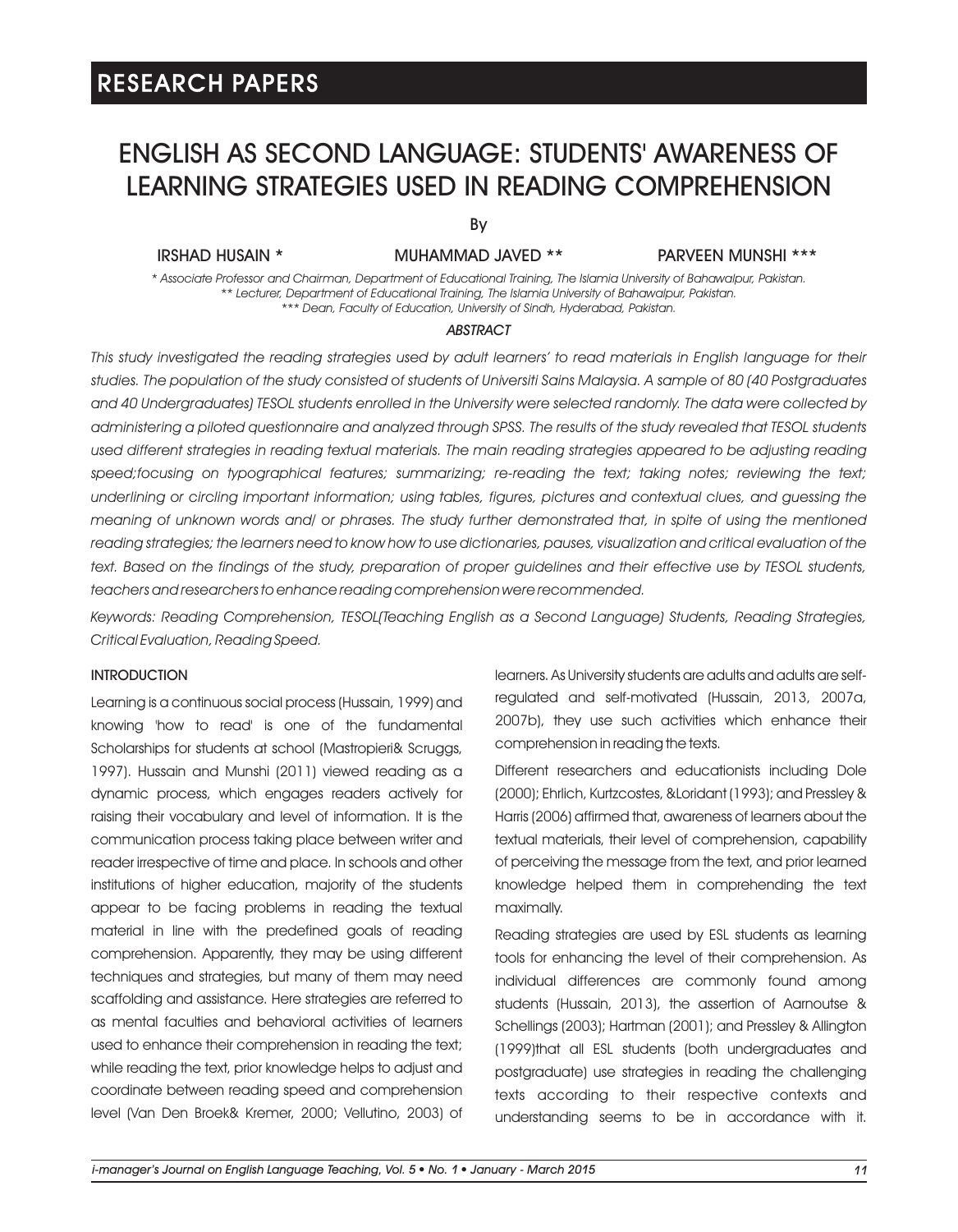However, on the other hand, a number of studies including Alvermann, Fitzgerald & Simpson (2006); Mason (2004); Mastropieri, Scruggs, &Graetz (2003); Pressley (2000); Van Keer (2004); and Van Keer&Verhaeghe (2005) affirmed that, in the absence of effective comprehension strategies, understanding of the textual material becomes difficult to understand.

Students need guidance at all levels of study and ESL is not an exception. Therefore, ESL students may seek help of their teachers in selecting appropriate reading strategies according to their potential and nature of the textual materials. Hence, the instruction in selecting reading strategies becomes pivotal to enhance the level of comprehension amongst ESL students (Aarnoutse& Schellings, 2003; Dole, 2000; Pressley, Wharton-McDonald, Hampston, &Echevarria, 1998; Almasi, 1996; Alvermann, 2006; Duke & Pearson, 2002; Fuchs & Fuchs, 2000).

Cazden (1986) viewed the traditional way of instruction in an ESL classroom to be insufficient to develop better understanding of the text. Nonetheless, the self-regulated students play an active role in recognizing and overcoming the complications of understanding the meanings of the texts (Almasi, 1996; Gourgey, 2001). Owing to this, the studies conducted by Klingner& Vaughn (1996); Mastropieri, Scruggs, &Graetz (2003); and Palincsar& Brown (1984) related such active behavior of students with opportunities of and participation in group discussion on and/ or about textual materials. According to Palincsar, David, Winn, & Stevens (1991), the considerate discussions lead students towards constructive activities to become capable of refining reading strategies. The student-centered discussion in the classroom helps them to enhance their ability of understanding the text (Alvermann, 2000) maximally.

It is evident from the above discussion that, a lot of studies have been conducted on ESL, but which of the strategies are useful for students, when they read the text on their own and how they select these need to be explored. Also one may raise the question as which of the reading strategies students use for preparing and getting through the examination. Therefore, the present study investigated into the traditional way of using explicit reading strategies by the

Undergraduate and Postgraduate students, during reading books and supporting materials for examination and general purposes. This endeavor is an effort of exploring the strategies and techniques used by the ESL undergraduate and postgraduate students of Universiti Sains Malaysia.

#### 1. Conceptual Framework

The conceptual framework of this study was based on the concept that the students have too much awareness to use the reading strategies. Most of the students read the text simply without applying any type of the useful strategy. Consequently, they scarcely comprehend the text in its broader context. If they use different types of reading strategies for different types of reading materials such as textbooks, magazines and newspapers, they can comprehend the text in a better way. Figure1shows the conceptual frame of this study in detail.

#### 2. Objectives of the Study

The major objective of the present study was to identify the strategies used by the University level students in academic English reading comprehension, when they read books



Figure 1. Conceptual Framework of the Study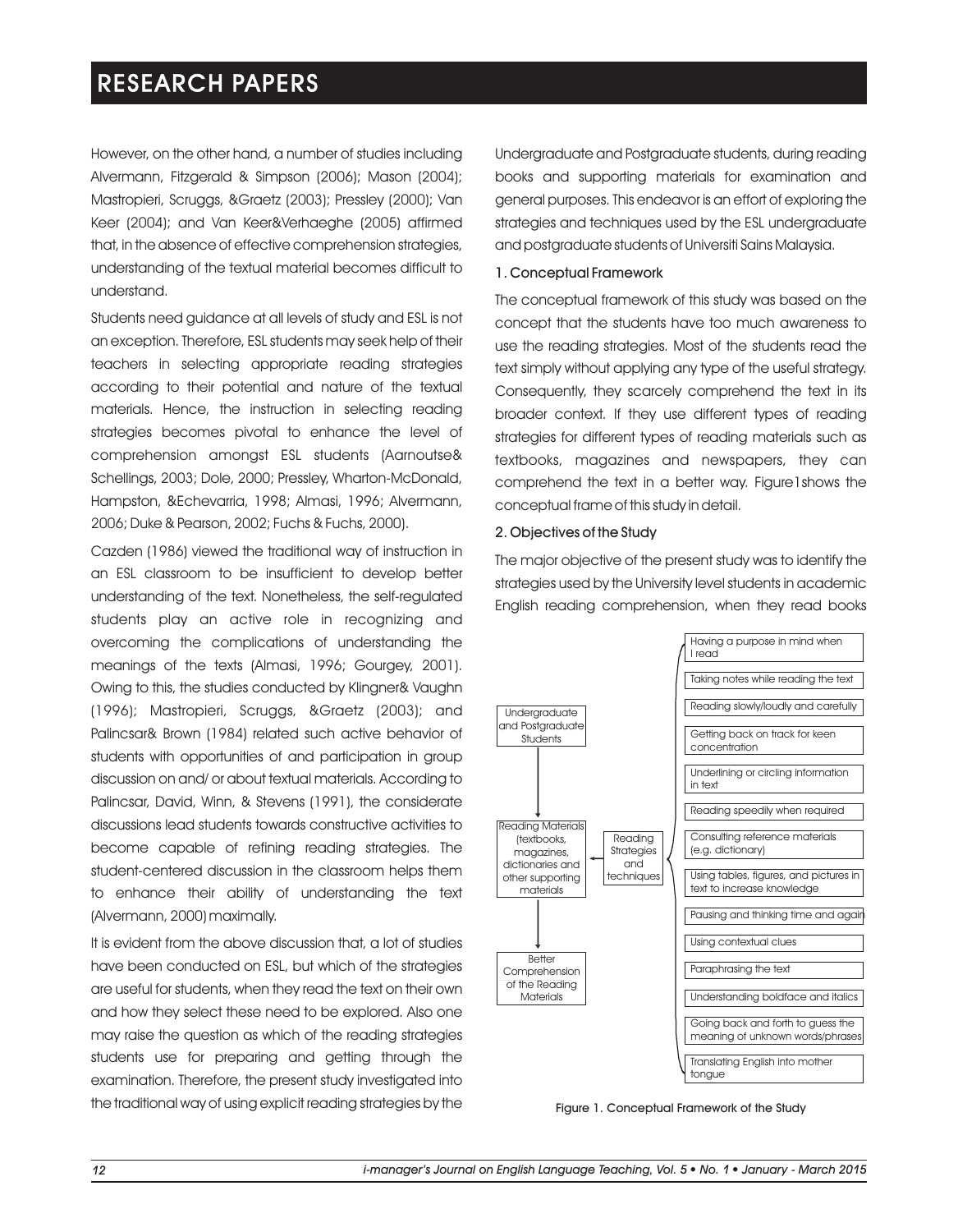and supporting materials for examination and general purposes.

#### 3. Research Methodology

#### *3.1 Research Question*

The study focused on the main question, "What types of strategies are used by the TESOL Undergraduate and Postgraduate students in academic reading comprehension?"

#### *3.2 Population and Sampling*

The participants for this study were taken from UniversitiSains Malaysia. Both the Undergraduate and Postgraduate students of TESOL (Teaching English to Speakers of other Languages) from different races such as Malays, Chinese, and Indian were included in the sampling. 40 Undergraduate students (20 male and 20 female) and 40 Postgraduate students (20 male and 20 female) were

#### selected randomly.

### *3.3 Instruments of the Study*

A questionnaire designed by Mokhtari and Reichard (2002) was partially adapted to collect the data. The questionnaire has twenty-three items on a five-point Likert scale, ranging from 1 (strongly agree) to 5 (strongly disagree) to identify different strategies used by the Undergraduate and Postgraduate students in academic English reading comprehension.

#### *3.4 Data Collection*

The questionnaire was administered personally to the students of Universiti Sains Malaysia. The return rate was 100 per cent.

### *3.5 Data Analysis*

Statistical Package for Social Sciences (SPSS) 20.0 was used to analyze the data. Descriptive analysis was performed to

| Q#             | Statement                                                                              | Strongly<br>Agree | Agree      | <b>Undecided</b>      | Disagree                         | Strongly<br><b>Disagree</b> | Average<br>Response |
|----------------|----------------------------------------------------------------------------------------|-------------------|------------|-----------------------|----------------------------------|-----------------------------|---------------------|
|                |                                                                                        | (1)               | (2)        | (3)                   | (4)                              | (5)                         |                     |
| 1              | I have a purpose in mind when I read.                                                  | 52(65%)           | 17(21.25%) | 5(6.25%)              | 3(3.75%)                         | 3(3.75%)                    | 1.60                |
| 2              | I take notes while reading to help me understand what I read.                          | 47(58.75%)        | 22(27.50%) | 4(5%)                 | 4(5%)                            | 3(3.75%)                    | 1.67                |
| 3              | I take an overall view of the text to see what it is about<br>before reading it.       | 37(46.25%)        | 21(26.25%) | 14(17.50%)            | 4(5%)                            | 4(5%)                       | 1.96                |
| 4              | When text becomes difficult, I read aloud to understand what I read.                   | 25(31.25%)        | 22(27.50%) |                       | 11(13.75%) 13(16.25%)            | 9(11.25%)                   | 2.49                |
| 5              | I read slowly and carefully to make sure I understand what<br>I am reading.            | 27(33.75%)        | 25(31.25%) | 13(16.25%) 11(13.75%) |                                  | 4(5%)                       | 2.25                |
| 6              | I review the text first by noting its characteristics like length<br>and organization. | 27(33.75%)        | 31(38.75%) | 8(10%)                | $6(7.50\%)$                      | 8(10%)                      | 2.21                |
| $\overline{7}$ | I try to get back on track when I lose concentration.                                  | 29(36.25%)        | 37(46.25%) | 4(5%)                 | 3(3.75%)                         | 7(8.75%)                    | 2.02                |
| 8              | I underline or circle information in the text to help me remember it.                  | 38(47.50%)        | 17(21.25%) | 9(11.25%)             | 3(3.75%)                         | 13(16.25%)                  | 2.20                |
| 9              | I adjust my reading speed according to what I am reading.                              | 38(47.50%)        | 17(21.25%) | 9(11.25%)             | 3(3.75%)                         | 13(16.25%)                  | 2.20                |
| 10             | I use reference materials (e.g. dictionary) to understand what I read.                 | 14(17.50%)        | 4(5%)      | 8(10%)                | 17(21.25%) 37(46.25%)            |                             | 3.73                |
| 11             | When text becomes difficult, I pay closer attention to what<br>I am reading.           | 12(15%)           | 6(7.5%)    |                       | 17(21.25%) 15(18.75%) 30(37.50%) |                             | 3.56                |
| 12             | I use tables, figures, and pictures in text to increase my<br>understandina.           | 30(37.5%)         | 15(18.75%) |                       | 11(13.75%) 10(12.50%) 18(22.50%) |                             | 2.86                |
| 13             | I pause from time to time and think about what I am reading.                           | 11(13.75%)        | 7(8.75%)   | 16(20%)               | 18(22.50%)                       | 28(35%)                     | 3.56                |
| 14             | I use context clues to help me better understand what I am reading.                    | 28(35%)           | 18(22.50%) | 19(23.75%) 9(11.25%)  |                                  | 6(7.5%)                     | 2.34                |
| 15             | I paraphrase the text to better understand what I read.                                | 38(47.50%)        | 20(25%)    | 4(5%)                 | 13(16.25%)                       | 5(6.25%)                    | 2.08                |
| 16             | I visualize information to help remember what I read.                                  | 11(13.75%)        | 8(10%)     | 16(20%)               | 16(20%)                          | 29(36.25%)                  | 3.55                |
| 17             | I use typographical features like boldface and italics to identify<br>key information. | 26(32.50%)        | 21(26.25%) | 18(22.50%)            | 5(6.25%)                         | 10(12.50%)                  | 2.40                |
| 18             | I critically analyze and evaluate the information presented in the text.               | 13(16.25%)        | 5(6.25%)   |                       | 18(22.50%) 15(18.75%) 29(36.25%) |                             | 3.52                |
| 19             | I go back and forth in the text to find relationships among ideas in it.               | 53(66.25%)        | 19(23.75%) | 4(5%)                 | $2(2.50\%)$                      | $2(2.50\%)$                 | 1.51                |
| 20             | When text becomes difficult, I re read it to increase my<br>understanding.             | 54(67.50%)        | 18(22.50%) | $2(2.50\%)$           | 3(3.75%)                         | 3(3.75%)                    | 1.54                |
| 21             | I ask myself questions I like to have answered in the text.                            | 48(60%)           | 21(26.25%) | 1(1.25%)              | 5(6.25%)                         | 5(6.25%)                    | 1.72                |
| 22             | When I read, I guess the meaning of unknown words or phrases.                          | 43(53.75%)        | 24(30%)    | $2(2.50\%)$           | 7(8.75%)                         | 4(5%)                       | 1.81                |
| 23             | When reading, I translate from English into my native language.                        | 23(28.75%)        | 23(28.75%) | 9(11.25%)             | 12(15%)                          | 13(16.25%)                  | 2.61                |

Table 1. Students' use of strategies in academic English reading comprehension (n=80)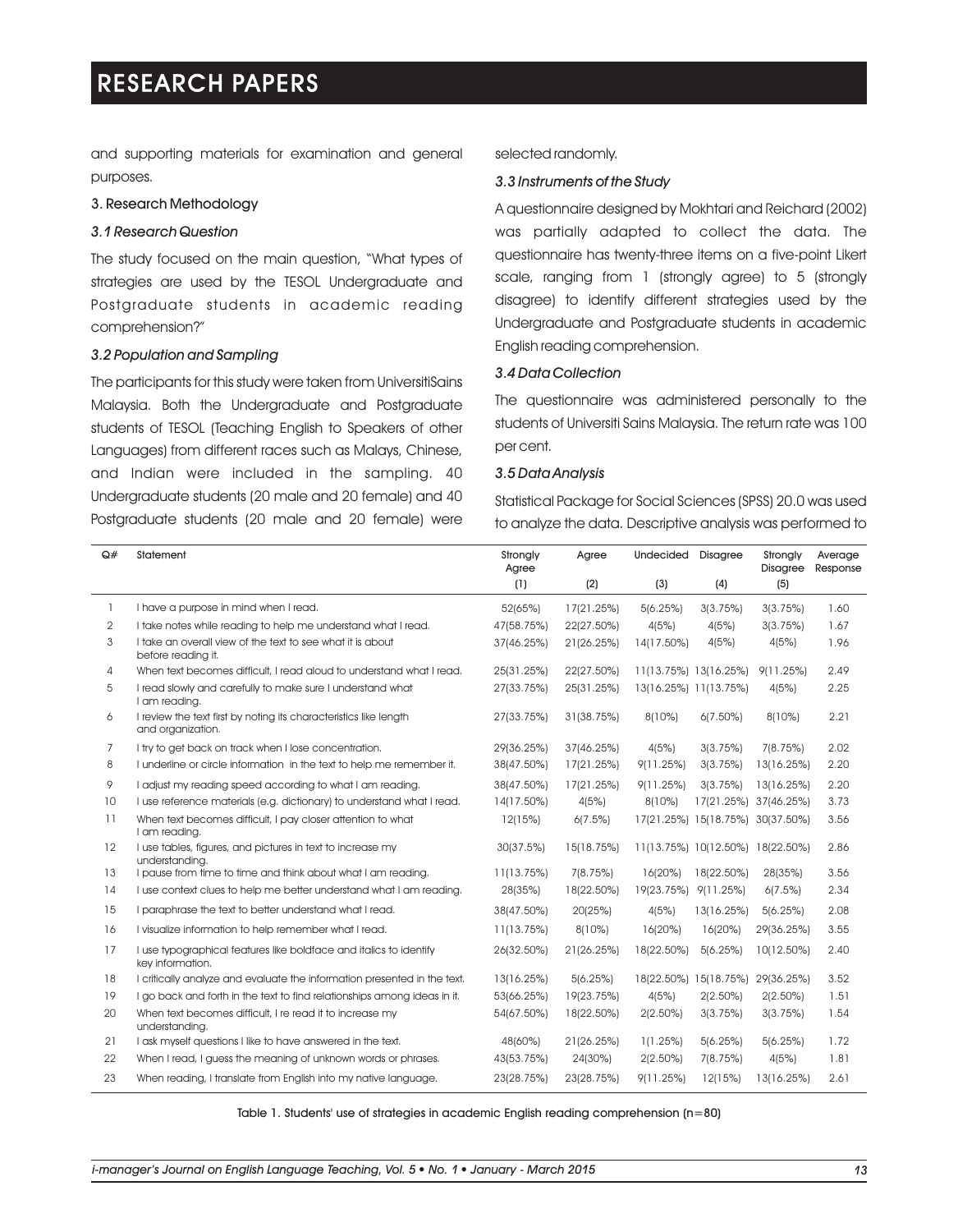compute the percentage and the average response for each variable to identify the strategies used by the Undergraduate and Postgraduate students in academic English reading comprehension.

### 4. Results of the Study

The consolidated results of the study with reference to Table 1 are presented in the following section

- Majority (65%) of the students strongly agreed, that they had a purpose in mind when they read English comprehension. The average response of the respondents 1.60 was closer to 'agree' ( $2<sup>nd</sup>$  option), which showed that students 'agreed' with this statement (Q-1).
- ·More than half (58.75%) of the students strongly agreed that they took notes, while reading English for better understanding. The average response of the respondents is 1.67 which was closer to 'agreed'  $(2^{nd}$ option), and which denoted that the respondents 'agreed' upon taking notes while reading English (Q-2).
- About (46%) of the students strongly agreed, that they took an overall view of the text to see, what it was about before reading it with the statement. The average response (1.96) of the respondents showed, that the respondents collectively 'agreed' upon taking an overall view of the text before reading (Q-3).
- Less than one third (31.25%) of the students strongly agreed, that they read aloud the text for better understanding. The average response (2.49) indicated that the respondents 'agreed' with this statement (Q-4).
- Similarly, 33.75% of the students strongly agreed, that they read slowly and carefully for better understanding. The average response (2.25) indicated that the respondents 'agreed' with this statement (Q-5).
- Likewise, 38.75% of the students agreed that they reviewed the text. The average response (2.21) indicated that the respondents collectively 'agreed' with this statement (Q-6).
- ·Even so 46.25% of the students agreed that they reread the text for better understanding. The average response (2.02) showed that the respondents 'agreed'

with this statement (Q-7).

- Less than half (47.50%) of the respondents strongly agreed that they underline or circle information to increase their comprehension level (Q-8). Also, 47.50% strongly agreed that they adjusted their reading speed according to what they read. The average response (2.20) indicated, they adjusted their reading speed according to the nature of the text while reading English (Q-9).
- However, 46.25% of the students strongly disagreed that they consulted dictionaries for reference purpose. The average response (3.73) appeared between  $3<sup>rd</sup>$  and  $4<sup>th</sup>$  options, but closer to 'strongly disagree' ( $4<sup>th</sup>$ option), meaning that they 'strongly disagreed' with this statement (Q-10). Likewise, 37.50% of them strongly disagreed that they paid closer attention when text was difficult for their better understanding. The average response (3.56) indicated that the respondents 'strongly disagreed' (4<sup>th</sup> option), and it meant they collectively 'strongly disagreed' with this statement (Q-11).
- More than one-third (37.50%) of the students strongly agreed with the statement that they used tables, figures, and pictures in text to increase their understanding. The average response (2.86) indicated that the respondents 'undecided'  $(3<sup>rd</sup>$  option), meaning that the respondents were undecided about this statement (Q-12).
- Likewise, 35% of the respondents 'strongly disagreed' that they paused repeatedly and thought about what they read. The average response (3.56) indicates that the respondents 'strongly disagreed'  $(4<sup>th</sup>$  option), they collectively 'strongly disagreed' on using the strategy of pausing while reading the text (Q-13).
- However, 35% of the students strongly agreed that they used contextual clues to help them better understand what they read. The average response (2.34) showed that the respondents collectively 'agreed' on using contextual clues for better academic English reading comprehension (Q-14).
- ·Similarly, 47.50% of the students 'strongly agreed' that they paraphrased the text for better understanding of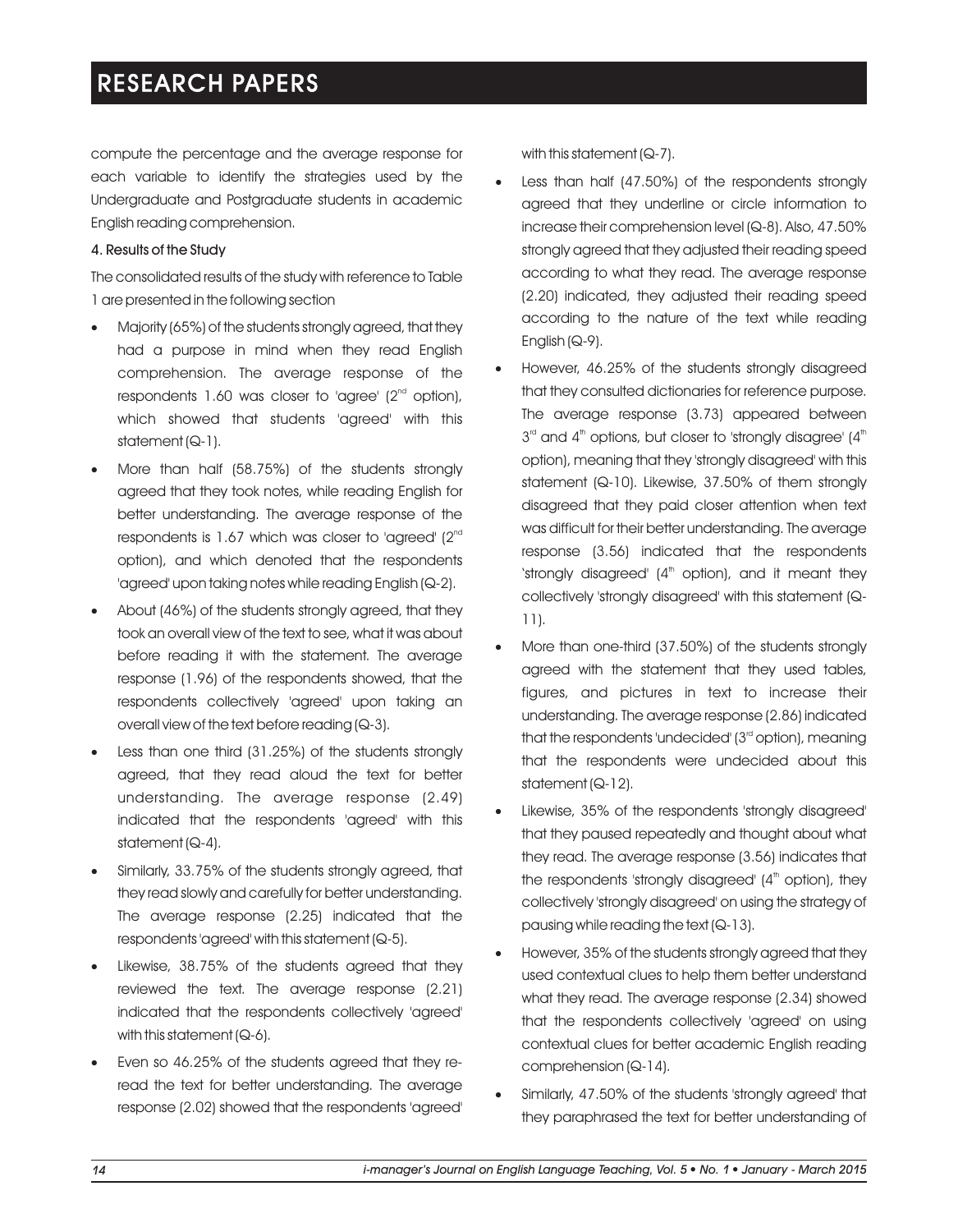what they read. The average response (2.08) indicated that the respondents collectively 'agreed' to paraphrase the text for better comprehension (Q-15).

- But, 36.25% of the students 'strongly disagreed' that they visualized information to help them remember what they read. The average response (3.55) was between  $3<sup>rd</sup>$  and  $4<sup>th</sup>$  options, but closer to 'strongly disagree' (4<sup>th</sup> option), it means they collectively 'strongly disagreed' on visualizing information to understand the text in a better way (Q-16).
- About one-third (32.50%) of the students strongly agreed that they used typographical features, such as boldface and italics to identify key information. The average response; 2.40, appeared between  $2<sup>nd</sup>$  and  $3<sup>rd</sup>$  options but closer to 'agree' ( $2<sup>nd</sup>$  option), meaning that they collectively 'agreed' that they used different features like boldface to extract the text in a better way  $(Q-17)$ .
- More than half (36.25%) of the students 'strongly disagreed' with the statement that they critically analyzed and evaluated the information presented in the text. The average response (3.52) indicated that the respondents 'strongly disagreed'  $(4<sup>th</sup>$  option), it means they collectively 'strongly disagreed' with this statement (Q-18).
- ·About two third of the respondents(66.25%) strongly agreed that they went back and forth in the text to find relationships among ideas given in it. The average response (1.51) indicates that the respondents 'agreed' to locate relationships by using the strategy of going back and forth in the text (Q-19).
- The majority of the respondents 54 (67.50%) strongly agreed that they re-read the text when it became difficult to increase their understanding. The average response (1.54) appeared between  $1<sup>st</sup>$  and  $2<sup>nd</sup>$  options, but closer to 'agree'  $(2<sup>nd</sup>$  option), it means they collectively 'agreed' with the strategy of re-reading the text while feeling difficult (refer to Q-20).
- ·Majority (60%) of the respondents strongly agreed that they used the strategy of asking questions to themselves in the text (Q-21).
- With reference to  $\Omega$  22, 43 (53.75%) respondents strongly agreed with this statement. They try to guess the meaning of unknown words or phrases while reading the text (Q-22).
- More than one-fourth (28.75%) of the respondents strongly agreed and the same number of respondents agreed that they translated from English into their native language while reading the text. The average response (2.61) was between  $2^{nd}$  and  $3^{rd}$  options, but closer to 'undecided'  $(3<sup>rd</sup>$  option), it means the respondents are undecided about this statement.

#### Discussion and Conclusion

The study reveals that, majority of the respondents used different strategies for reading comprehension. Previous researches (Afflerbach, Pearson, & Paris, 2008; Mokhtari & Reichard, 2002; Taberski, 2000; Tierney & Readence, 2000) supported the findings of this study that students preferred reading strategies like having a purpose in mind and taking overall view and review of the text before starting reading; taking notes while reading; practising loud and/or slow reading; getting back and forth for more concentration; underlining or circling the important information; adjusting reading speed; using tables, figures, pictures and contextual clues in the text; and paraphrasing the text to help readers in comprehending the text properly. Similarly, this study also highlighted some useful reading strategies including re-reading the text to increase understanding; translating from English into the native language(s); guessing the meaning of unknown words or phrases; and asking questions answered in the text. Alike strategies were also recommended by Proctor, Carlo, August, and Snow, (2005), Sheorey, Amp, & Mokhtari (2001) by asserting that the text should be translated into the reader's mother tongue for its easy understanding. It is a better way to comprehend the text, when reader feels difficulty (Hyönä, Lorch Jr, & Kaakinen, 2002). In a nutshell, it is evident from the findings of the study and discussion that, Undergraduate and Postgraduate students have awareness about the reading strategies and they use them while reading the text.

### Recommendations

In the light of the findings, it is recommended that students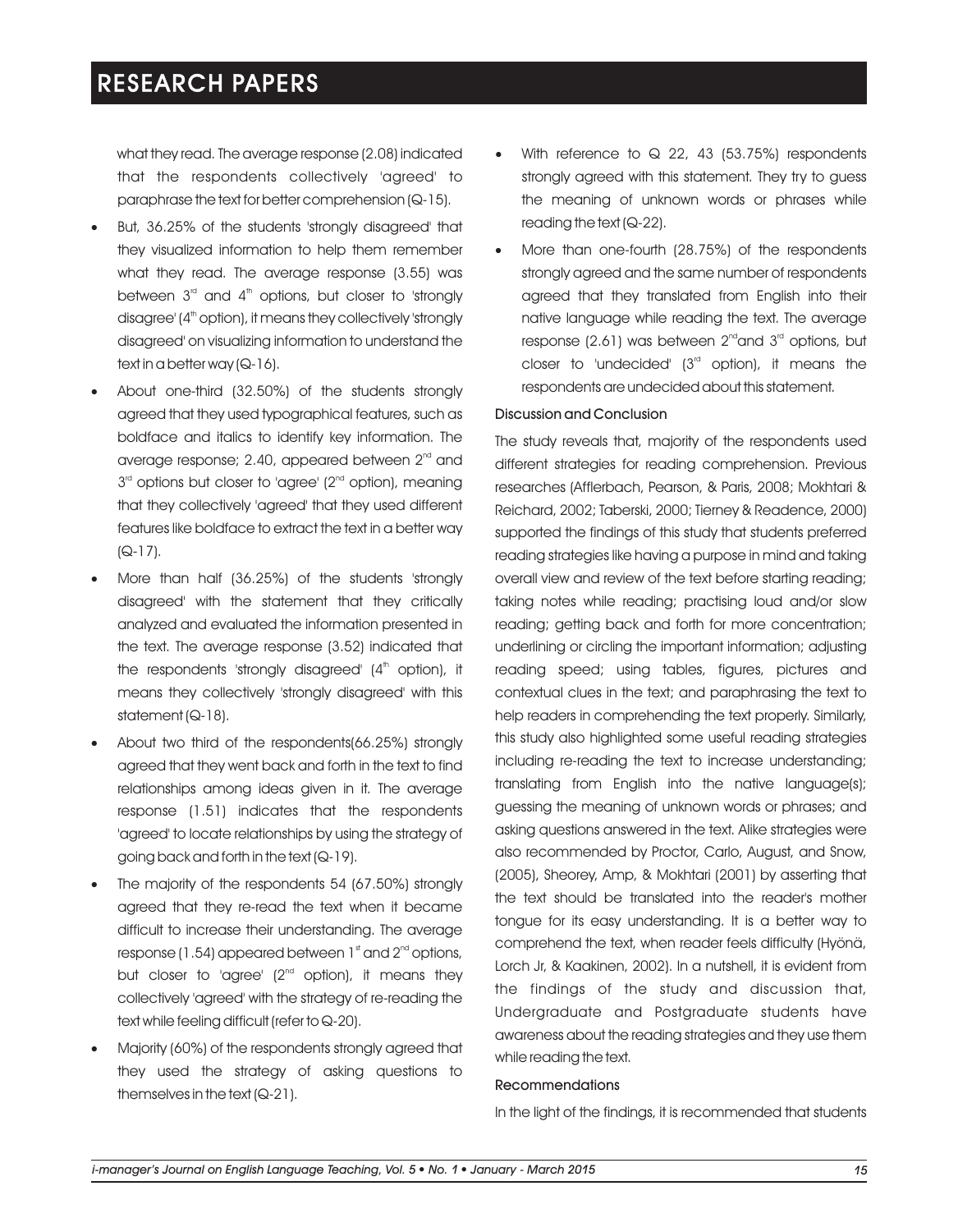should use reference materials, such as dictionaries to extend their reading comprehension level. It is necessary for them to pay closer attention, when the text becomes difficult; use strategy of pause repeatedly, and understand what they are reading. They should visualize information to remember what they read. Furthermore, critical analysis and evaluation of the information presented in the text would improve their reading comprehension.

#### References

[1]. Aarnoutse, C. A. J., & Schellings, G. (2003). "Eenonderzoeknaar destimulering van lees strategie ënenlees motivatie in probleem gestuurde leeromgevingen [Studying the stimulation of reading strategies and reading motivation in problem-based learning environments]". *PedagogischeStudiën,* Vol.80,pp.110-126.

[2]. Afflerbach, P., Pearson, P. D., & Paris, S. G. (2008). "Clarifying differences between reading skills and reading strategies". *The Reading Teacher*, Vol.61(5), pp.364-373.

[3]. Almasi, J. F. (1996). "The nature of fourth graders' sociocognitive conflicts in peer-led and teacher-led discussion of literature", *Reading Research Quarterly,* Vol. 30, pp.314- 351.

[4]. Alvermann, D. E. (2000)."Classroom talk about texts: Is it dear, cheap or a bargain at any price? In B. M. Taylor, M. F. Graves, & P. Van Den Broek (Eds.)", *Reading for meaning: Fostering comprehension in the middle grades,*  pp.170-192. New York, NY: Teachers College Press.

[5]. Alvermann, D. E., Fitzgerald, J., & Simpson, M. (2006). "Teaching and learning in reading. In P. A. Alexander & P. H. Wine (Eds.)", *Handbook of Educational Psychology,* pp. 427-455. Mawhwah, NJ: Erlbaum.

[6]. Cazden, C. B. (1986). "Classroom discourse. In M. C. Wittrock (Ed.)", *Handbook of Research on Teaching,* pp. 432-463. New York, NY: Macmillan.

[7]. Dole, J. A. (2000). "Explicit and implicit instruction in comprehension. In B. M. Taylor, M. F. Graves, & P. Van Den Broek (Eds.)", *Reading for Meaning, Fostering Comprehension in the Middle Grades,* pp. 52-69. New York, NY: Teachers College Press.

[8]. Duke, N. K., & Pearson, P. D. (2002). "Effective practices for developing reading comprehension. In A. E. Farstrup, &

S. J. Samuels (Eds.)", *What research has to say about reading instruction,* pp. 205-242. New York, NY: The Guilford Press.

[9]. Ehrlich, M. F., Kurtzcostes, B., &Loridant, C. (1993). "Cognitive and motivational determinants of reading comprehension in good and poor readers". *Journal of Reading Behavior,* Vol. 25, pp. 365-381.

[10]. Fuchs, L. S., & Fuchs, D. (2000). "Building student capacity to work productively during peer-assisted reading activities. In Hartman, H. J. (Ed.)", *Meta-cognition in Learning and Instruction,* pp. 33-68. Dordrecht, The Netherlands: Kluwer Academic.

[11]. Gourgey, A. F. (2001). Meta-cognition in basic skills instruction. *Metacognition in Learning and Instruction* (pp. 17-32). Springer Netherlands.

[12]. Hartman, H. J. (Ed.). (2001). "Developing students' metacognitive knowledge and skills". *In Meta-cognition in Learning and Instruction,* pp. 33-68. Dordrecht, The Netherlands: Kluwer Academic.

[13]. Hussain, I. (2013). "A study of learners' reflection on andragogical skills of distance education tutors". *International Journal of Instruction,* Vol. 6(1), pp. 123-138.

[14]. Hussain, I. and Munshi, P. (2011). "Identifying reading preferences of secondary school students". *Creative Education,* Vol.5(2), pp. 418-428.

[15]. Hussain, I. (2007a). "A Study of Students' Attitude towards Virtual Education in Pakistan". *Turkish Online Journal of Distance Education-TOJDE,* Vol. 8(2), pp. 69-79.

[16]. Hussain, I. (2007b). "Transnational Education: Concept and Methods". *Turkish Online Journal of Distance Education (TOJDE),* Vol.8(1),pp.163-173.

[17]. Hussain, I. (1999). "A Study of problems faced by distance education tutors in Bahawalpur Region". An Unpublished M.Phill Thesis. Islamabad, Allama Iqbal Open University.

[18]. Hyönä, J., Leach JR, R. F., & Kaakinen, J. K. (2002). "Individual differences in reading to summarize expository text: Evidence from eye fixation patterns". *Journal of Educational Psychology,* Vol. 94(1), pp. 44.

[19]. Klingner, J. K., & Vaughn, S. (1996). "Reciprocal teaching of reading comprehension strategies for students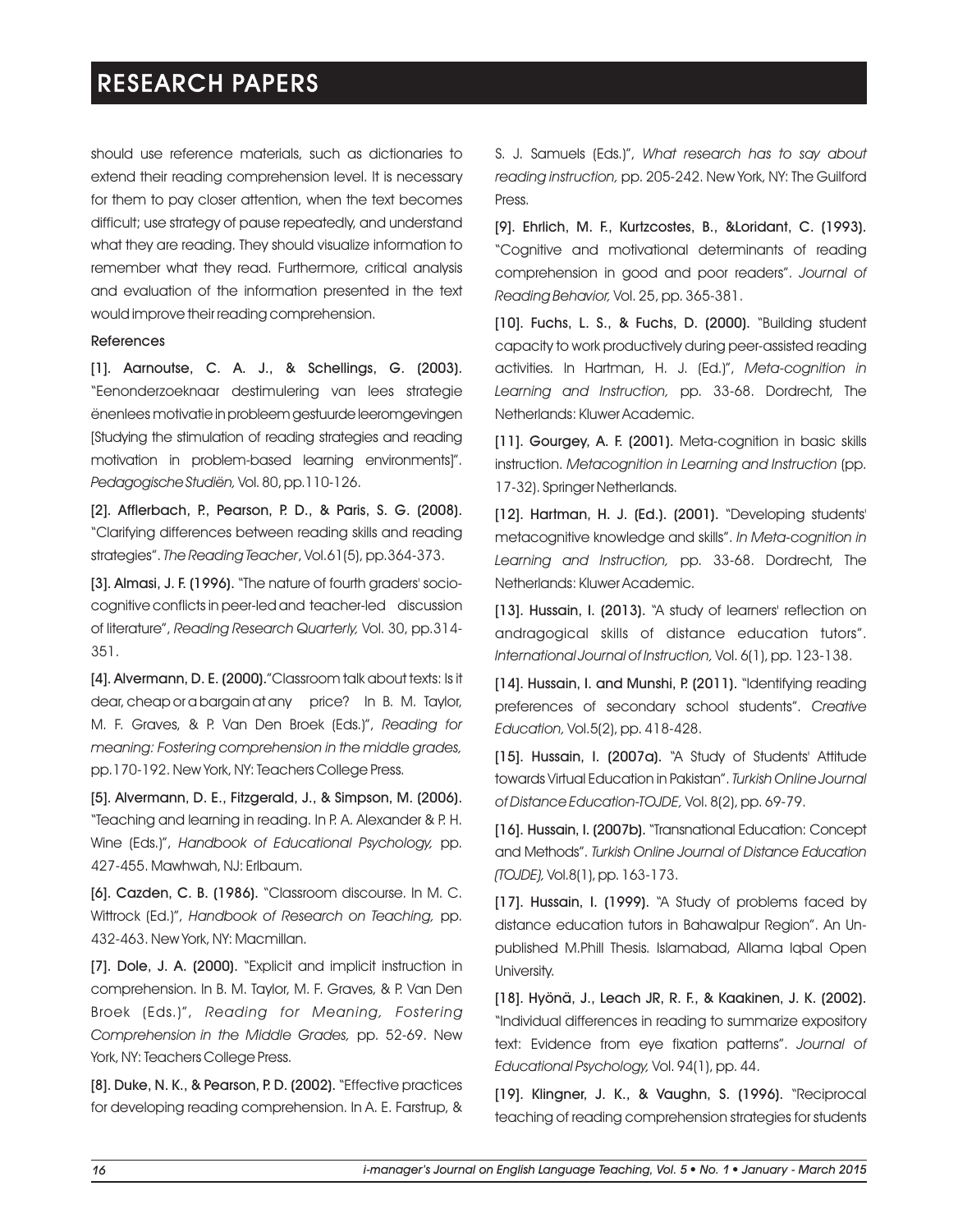with learning disabilities who use English as a second language". *The Elementary School Journal*, Vol. 96, pp. 275-293.

[20]. Mason, L. (2004). "Explicit self-regulated strategy development versus reciprocal questioning: effects on expository reading comprehension among struggling readers". *Journal of Educational Psychology,* Vol. 96, pp. 283-296.

[21]. Mastropieri, M. A., & Scruggs, T. E. (1997). "Best practices in promoting reading comprehension in students with learning disabilities". *Remedial & Special Education,*  Vol. 18, pp. 197-214.

[22]. Mastropieri, M. A., Scruggs, T. E., &Graetz, J. E. (2003). "Reading comprehension instruction for secondary students: challenges for struggling students and teachers". *Learning Disability Quarterly,* Vol. 26, pp. 103-116.

[23]. Mokhtari, K., & Reichard, C. A. (2002). "Assessing students' metacognitive awareness of reading strategies". *Journal of Educational Psychology,* Vol.94 (2), pp. 249.

[24]. Palincsar, A. S., & Brown, A. L. (1984). Reciprocal teaching of comprehension-fostering and comprehensionmonitoring activities. *Cognition and Instruction,* Vol.1, pp. 117-175.

[25]. Palincsar, A. S., David, Y. M., Winn, J. A., & Stevens, D. D. (1991). "Examining the context of strategy instruction". *Remedial and Special Education,* Vol.12, pp.43-53.

[26]. Pressley, M. (2000). "Comprehension instruction in elementary school: A quarter-century of research progress". In Taylor, B. M.,Graves, M. F., & Den Broek, P. V. (Eds.), Reading for meaning. *Fostering comprehension in the middle grades,* pp.32-51. New York, NY: Teachers College Press.

[27]. Pressley, M., &Allington, R. (1999). "What should reading instructional research be the research of?" *Issues in Education,* Vol.5, pp.1-35.

[28]. Pressley, M., & Harris, K. R. (2006). "Cognitive strategies instruction: From basic research to classroom instruction. In Alexander, P. A. & Wine, P. H. (Eds.)", *Handbook of* 

*educational psychology,* pp.265-286. Mahway, NJ: Erlbaum.

[29]. Pressley, M., Wharton-McDonald, R., Hampston, J. M., & Echevarria, M. (1998). "The nature of literacy instruction in ten grade-4/5 classrooms in upstate New York". *Scientific Studies of Reading,* Vol. 2, pp.159-191.

[30]. Proctor, C. P., Carlo, M., August, D., & Snow, C. (2005). "Native Spanish-Speaking Children Reading in English: Toward a Model of Comprehension". *Journal of Educational Psychology,* Vol.97 (2), pp.246.

[31]. Sheorey, R., Amp, & Mokhtari, K. (2001). "Differences in the metacognitive awareness of reading strategies among native and non-native readers". *System,* Vol.29 (4), pp. 431-449.

[32]. Taberski, S. (2000). "On Solid Ground: Strategies for Teaching Reading K-3:ERIC".

[33]. Tierney, R. J., & Readence, J. E. (2000). "Reading strategies and practices: A compendium: ERIC".

[34]. Van Den Broek, P., & Kremer, K. E. (2000). "The mind in action: What it means to comprehend during reading". In Taylor, B. M., Graves, M. F., & Van Den Broek, P.(Eds.), *Reading for meaning. Fostering comprehension in the middle grades*, pp.1-31. New York, NY: Teachers College Press.

[35]. Van Keer, H. (2004). "Fostering reading comprehension in fifth grade by explicit instruction in reading strategies and peer tutoring". *British Journal of Educational Psychology,* Vol.74, pp.37-70.

[36]. Van Keer, H., &Verhaeghe, J. P. (2005). "Effects of explicit reading strategies instruction and peer tutoring in second and fifth graders' reading comprehension and selfefficacy perceptions". *The Journal of Experimental Education,* Vol.73, pp. 291-329.

[37]. Vellutino, F. R. (2003). "Individual differences as sources of variability in reading comprehension in elementary school children". In Sweet, A. P.& Snow, C. E.(Eds.), *Rethinking read.*